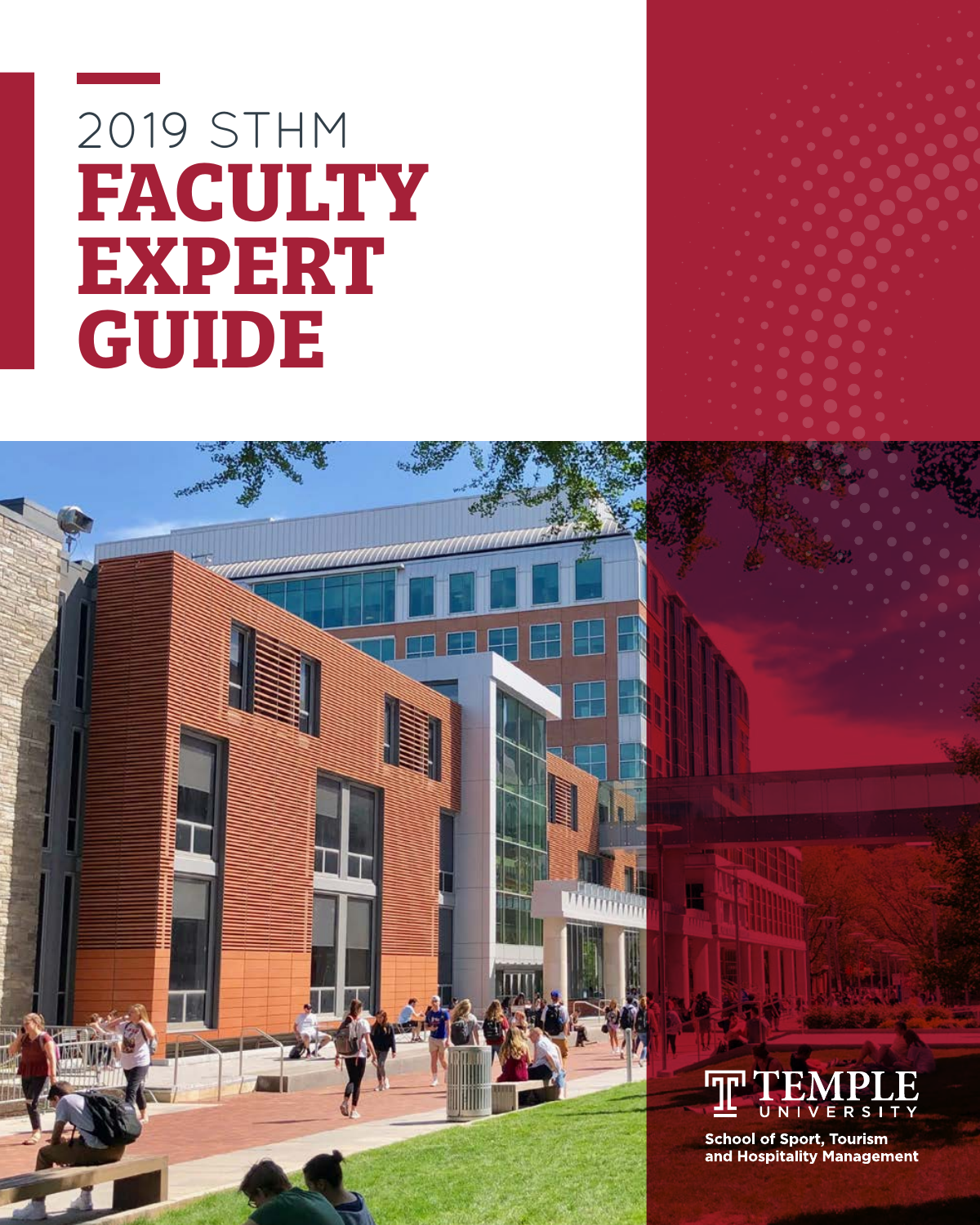# **TABLE OF CONTENTS**

## **TO SCHEDULE AN INTERVIEW OR TO REQUEST MORE INFORMATION, CONTACT:**

The School of Sport, Tourism and Hospitality Management (STHM) at Temple University is the largest provider of tourism, hospitality, sport, and recreation management education in the Philadelphia region, and an international model for innovative teaching and research.

STHM is home to nearly 30 full-time faculty who are teaching and research leaders in their respective fields. They direct innovative undergraduate and graduate programs, conduct leading research, and can provide insightful, engaging commentary on timely subject matter.



*Faculty experts are listed by academic department, with their respective areas of expertise listed to the right.*

2 | Sport and Recreation Management

**6** | Tourism and Hospitality Management

MATTHEW COUGHLIN *Associate Director of Communications* 215-204-6083 matthew.coughlin@temple.edu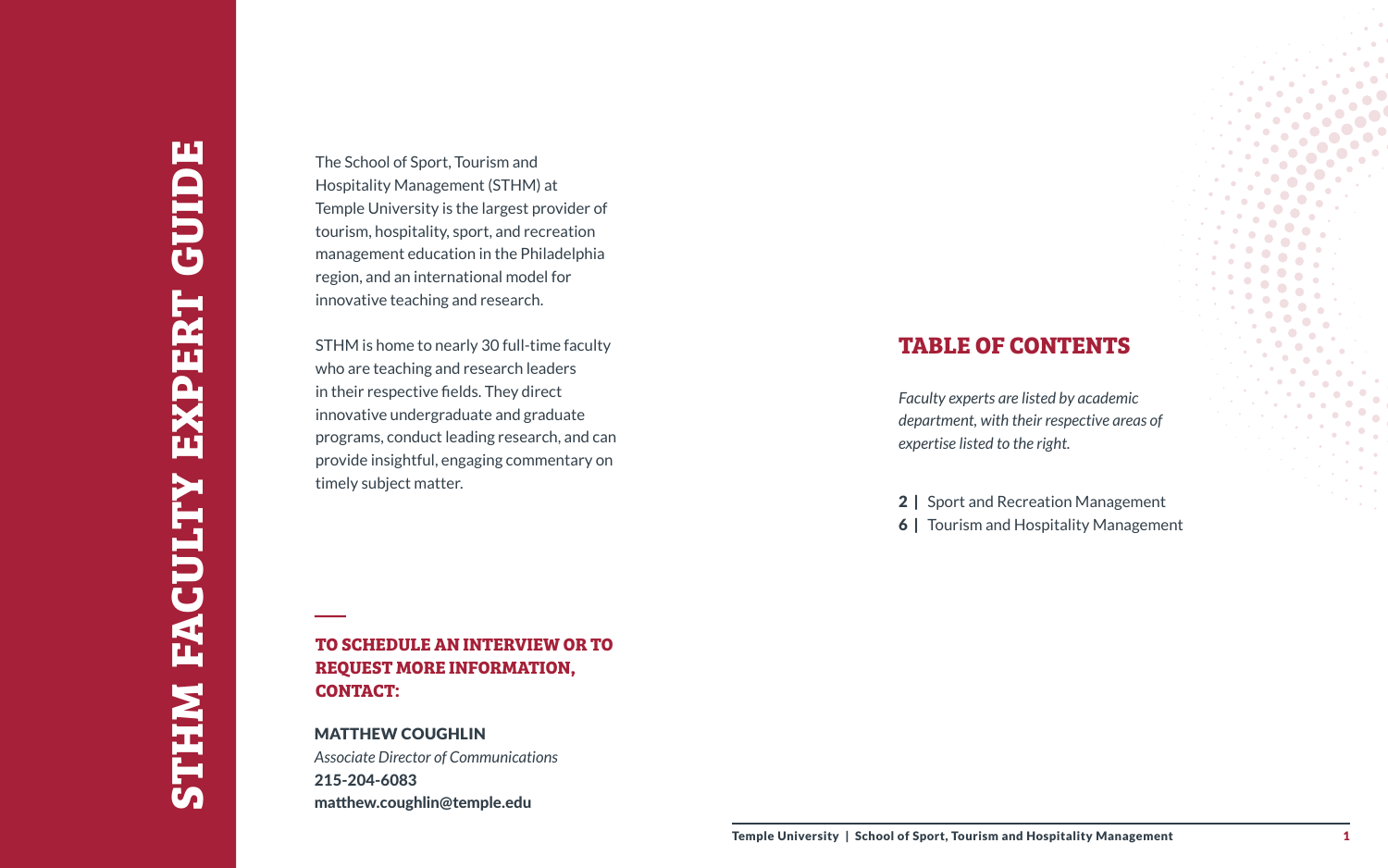### **JOHN ALLGOOD, MS**

*Assistant Professor & Academic Director of Executive Master of Science in Sport Business*

New and expansion sport franchises, franchise relocation, public and private partnerships for stadium construction, NCAA crisis management

### **DANIEL FUNK, PHD**

*Professor; Director of PhD Programs; Director of the Sport Industry Research Center*

Personal, psychological, and environmental factors of consumer behavior in sport

### **DEBRA BLAIR, PHD**

*Associate Professor* Diversity, ethics, and disability awareness in sport and recreation management

### **GEORGE DIEMER, PHD**

*Assistant Professor* Sport finance, sport economics, sport betting, fantasy sports

### **JORIS DRAYER, PHD**

### *Associate Professor*

Ticketing strategies and price determination in the primary and secondary ticket markets, ticket scalping, fantasy sports, sport marketing









### **AMY GIDDINGS, PHD**

### *Associate Professor & Academic Director of Master of Science in Sport Business*

Lifecycle of coaching (recruitment, retention, retirement), sport-based youth development, sport for development and peace, coach education, leadership, leadership development

### **CAROLINE HEFFERNAN, PHD**

*Assistant Professor* Allyship in sport, gender in sport leadership and leadership







**SPORT AND RECREATION MANAGEMENT**

**SPORT AND** 

**RECREATION MANAGEMENT** 



### **GARETH JONES, PHD** *Assistant Professor*

Sport-based youth development, youth sports, sport for development of community and social justice, recreation management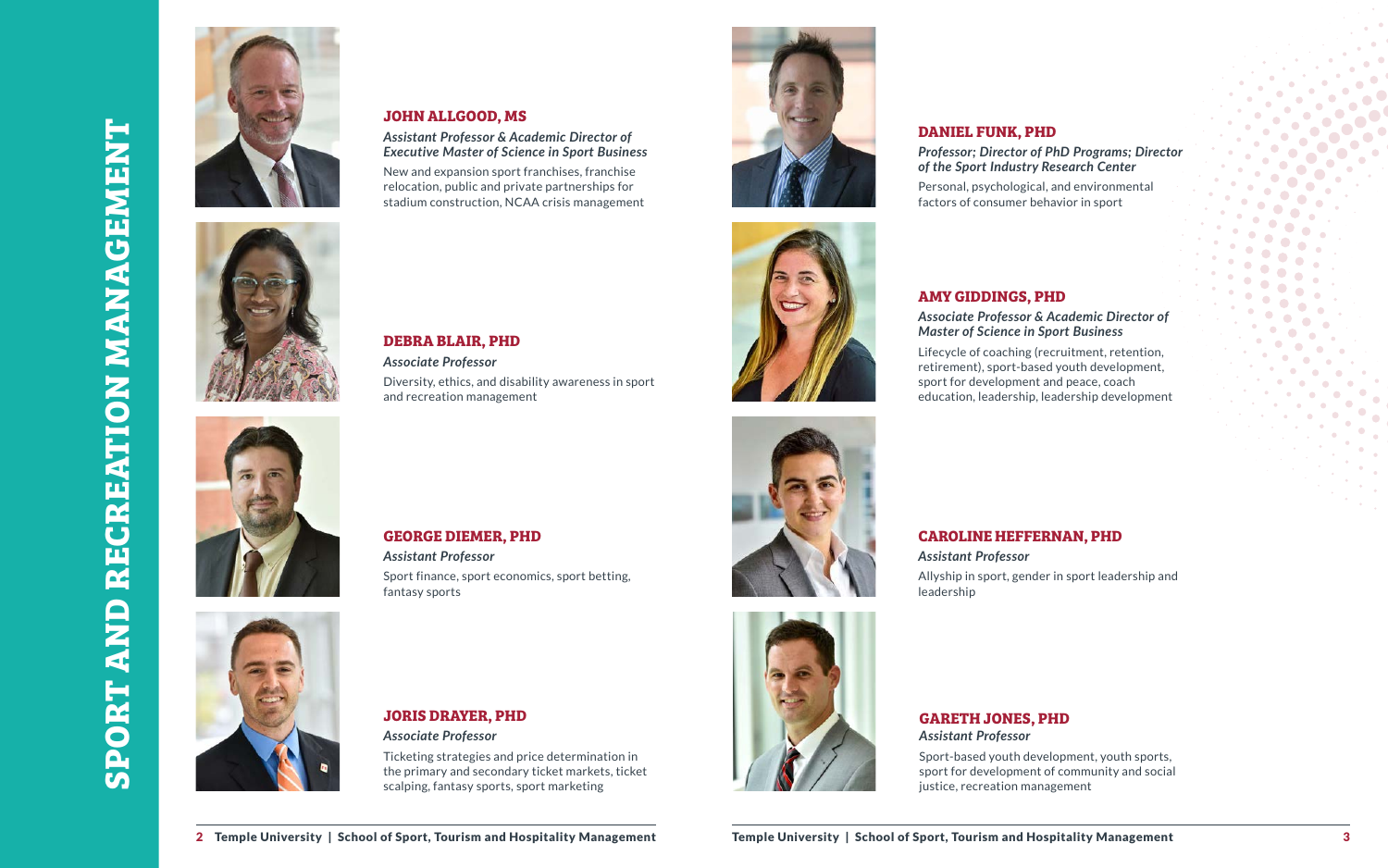

### **JEREMY S. JORDAN, PHD** *Associate Dean; Associate Professor*

Sport events, sport organizations, large-scale participation in sporting events, sport tourism, corporate social responsibility in sport

### **AUBREY KENT, PHD**

*Senior Associate Dean* Professional sports, college athletics, sport management, sport industry employment, sport leadership, sport marketing



### **THILO KUNKEL, PHD**

*Assistant Professor*

Sport and event consumer attitudes and behavior, sport branding, consumer experience, engagement between sport and community, digital and social media in sport, sport technology and start-ups



**JOSEPH MAHAN, PHD** *Associate Professor & Department Chair* Sport consumer behavior, sport marketing, sport betting, digital social media in sport, fantasy sports



### **ELIZABETH TAYLOR, PHD**

*Assistant Professor*

Women in sport, sexual harassment, incivility in sport, athletes and alcohol consumption, diversity and inclusion in sport

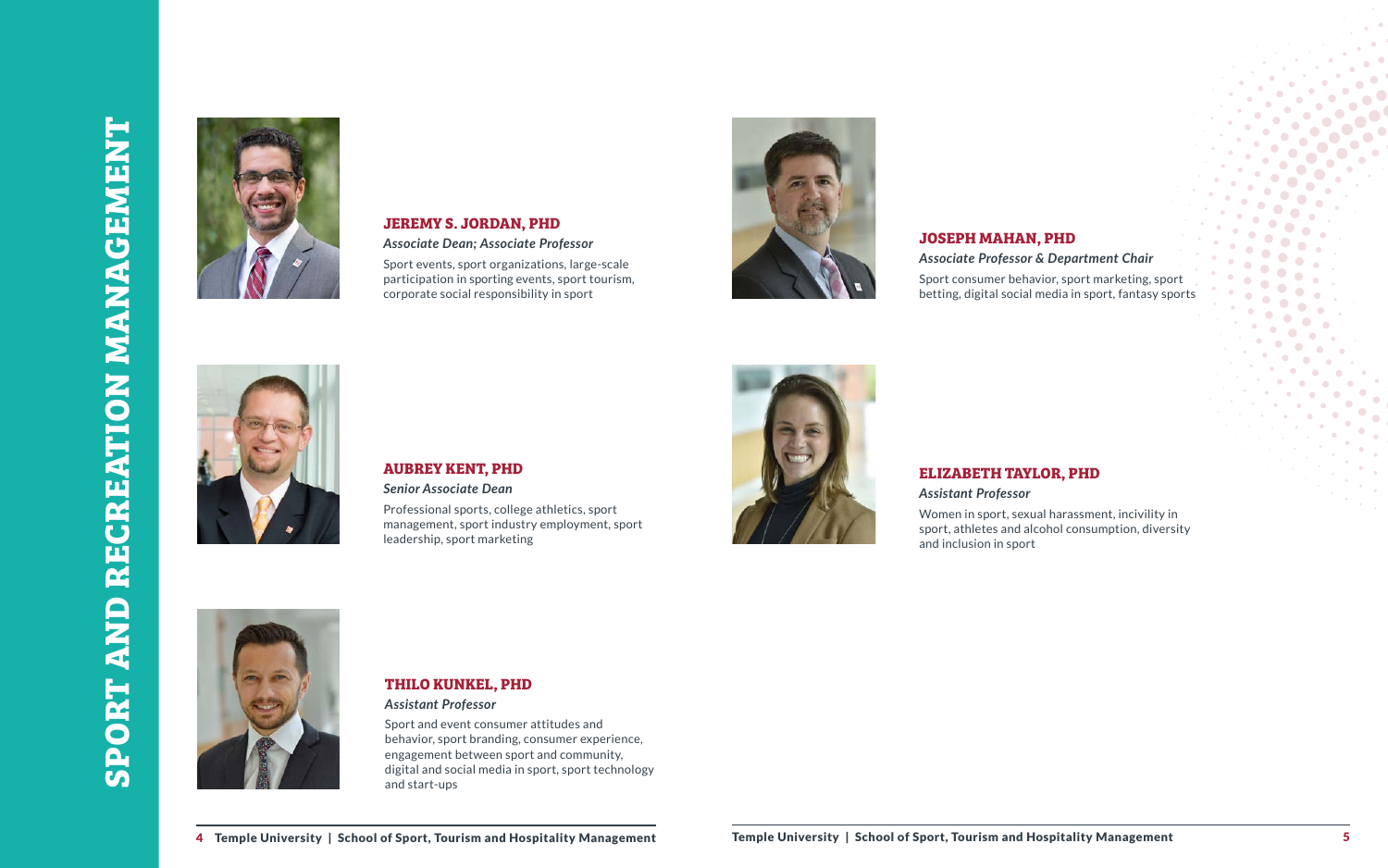### **BENJAMIN ALTSCHULER, PHD**

*Assistant Professor & Academic Director of Master of Science in Travel and Tourism*

Culture and its influence on tourism in Asia, specifically in China, utilizing sociological and social psychological concepts related to culture and identity to understand touristic-related behaviors



### **CERIDWYN KING, PHD**

*Associate Professor & Department Chair*

Tourism, services management, brand equity, employee perspectives, service management, marketing strategy



### **ELIZABETH H. BARBER, PHD**

*Associate Professor & Executive Director for Business Development and Partnerships*



Customer satisfaction, personnel satisfaction, instructional excellence



### **ROBERT LI, PHD**

*Professor; Director of the U.S.-Asia Center for Tourism and Hospitality Management*

Destination marketing, tourist behavior, international destination branding, customer loyalty, Asian tourism, Chinese outbound tourism

### **CHRISTINE CLEAVER, MS**

*Assistant Professor* Event management, hospitality operations, tourism, business of sport, program planning



### **LU LU, PHD** *Assistant Professor*

Food and beverage marketing, impact of sustainable food on consumer experience, restaurant decision making, sensory evaluation, purchase behavior, consumer food and beverage decision making, service marketing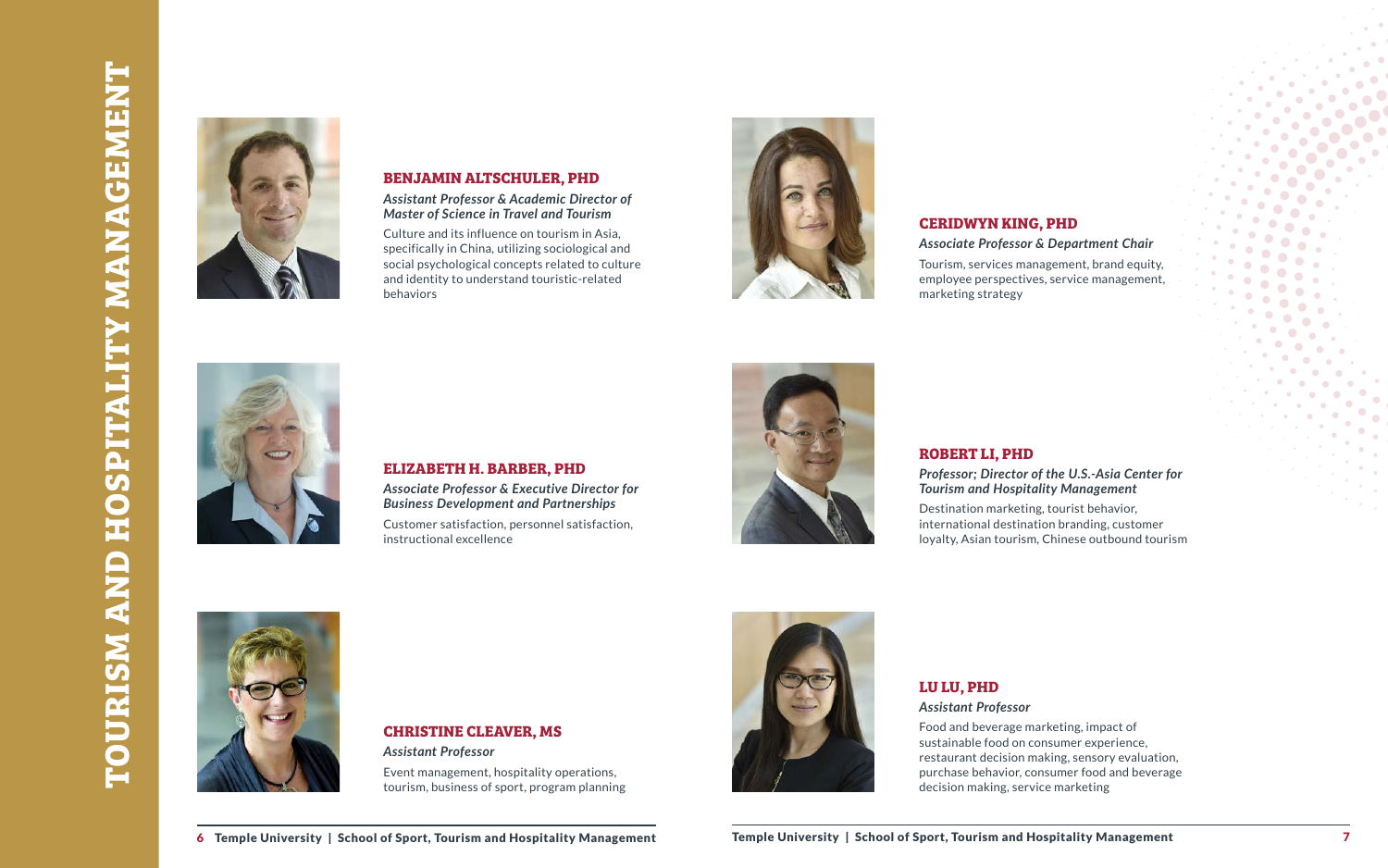### **MICHAEL OK, PHD**

*Associate Professor*

Customer relationship management, emotional labor, emotional intelligence, employee knowledge-sharing, service excellence, senior citizens' attitudes and behaviors in hospitality



### **MICHAEL SHERIDAN, MTHM, CHIA**

*Assistant Professor & Academic Director of the Master of Science in Hospitality Management*

Revenue management, inventory control, marketing-segment pricing, statistical analysis and demand stimulating initiatives, marketing and sales





### **WESLEY ROEHL, PHD**

*Professor*

Tourism, convention centers, event management, gaming, casinos



### **YANG YANG, PHD**

*Associate Professor*

Tourism growth and impact analysis, finance and revenue management in hospitality, big data analytics in tourism and hospitality



### **IRA ROSEN, CFEE** *Assistant Professor*

Event production, entertainment booking, client account management, service consulting



### **LAURIE WU, PHD** *Assistant Professor*

Service experience design and marketing, service technology and innovation